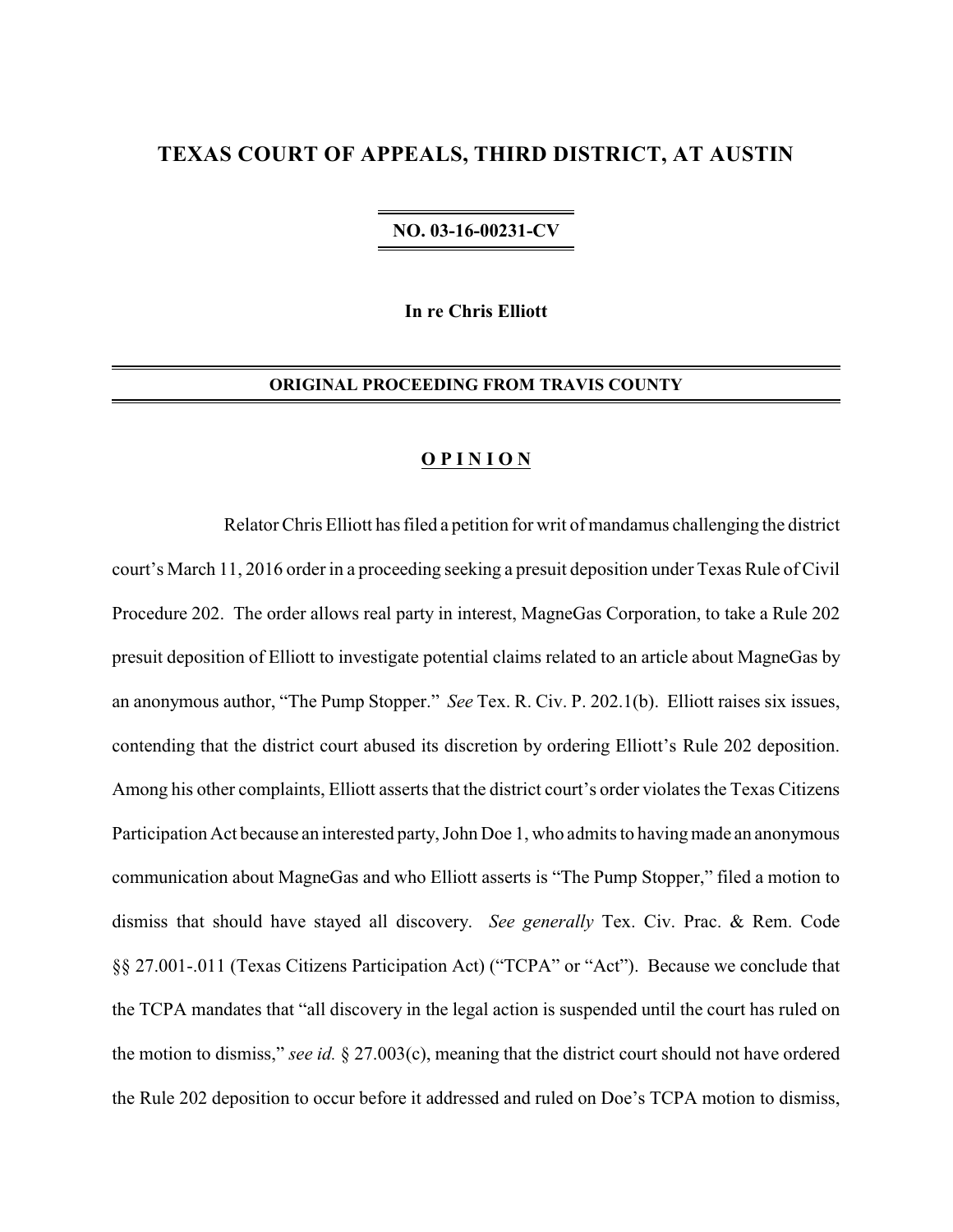we will conditionally grant the petition for writ of mandamus and direct the district court to vacate its March 11, 2016 order.

## **BACKGROUND**

"The Pump Stopper" published an article on a website called "Seeking Alpha" on December 21, 2015. The article reported negatively on MagneGas's financial prospects. In its Rule 202 petition filed on January 22, 2016, MagneGas, a Delaware corporation with its principal place of business in Florida, sought to depose Elliott, who it alleges is a resident of Travis County. *See* Tex. R. Civ. P. 202.2(b)(2) (establishing that petition must be filed where witness resides if no suit is yet anticipated).

MagneGas alleges in its Rule 202 petition that "Elliott is affiliated with the website PumpStopper.com" and that the domain name "PumpStopper.com" is registered to Elliott. MagneGas further alleges that:

That website has created, published, and/or distributed false and misleading information about MagneGas. Specifically, the "PumpStopper" creates anonymous reports baselessly bashing reputable companies such as MagneGas in hopes of driving down the stock price of the targeted companies. On information and belief, the "PumpStopper" shorts the stock of the targeted companies in advance of releasing its reports, hoping to make money from the artificial price deflation caused by its reports.

MagneGas seeks to investigate potential claims against the authors, publishers, and distributors of the false and misleading materials, and MagneGas has reason to believe that Mr. Elliott has knowledge that will facilitate that investigation.

Although MagneGas's Rule 202 petition does not specifically refer to the December 21, 2015 article or to the statements within it that MagneGas alleges are false and misleading, at the hearing at which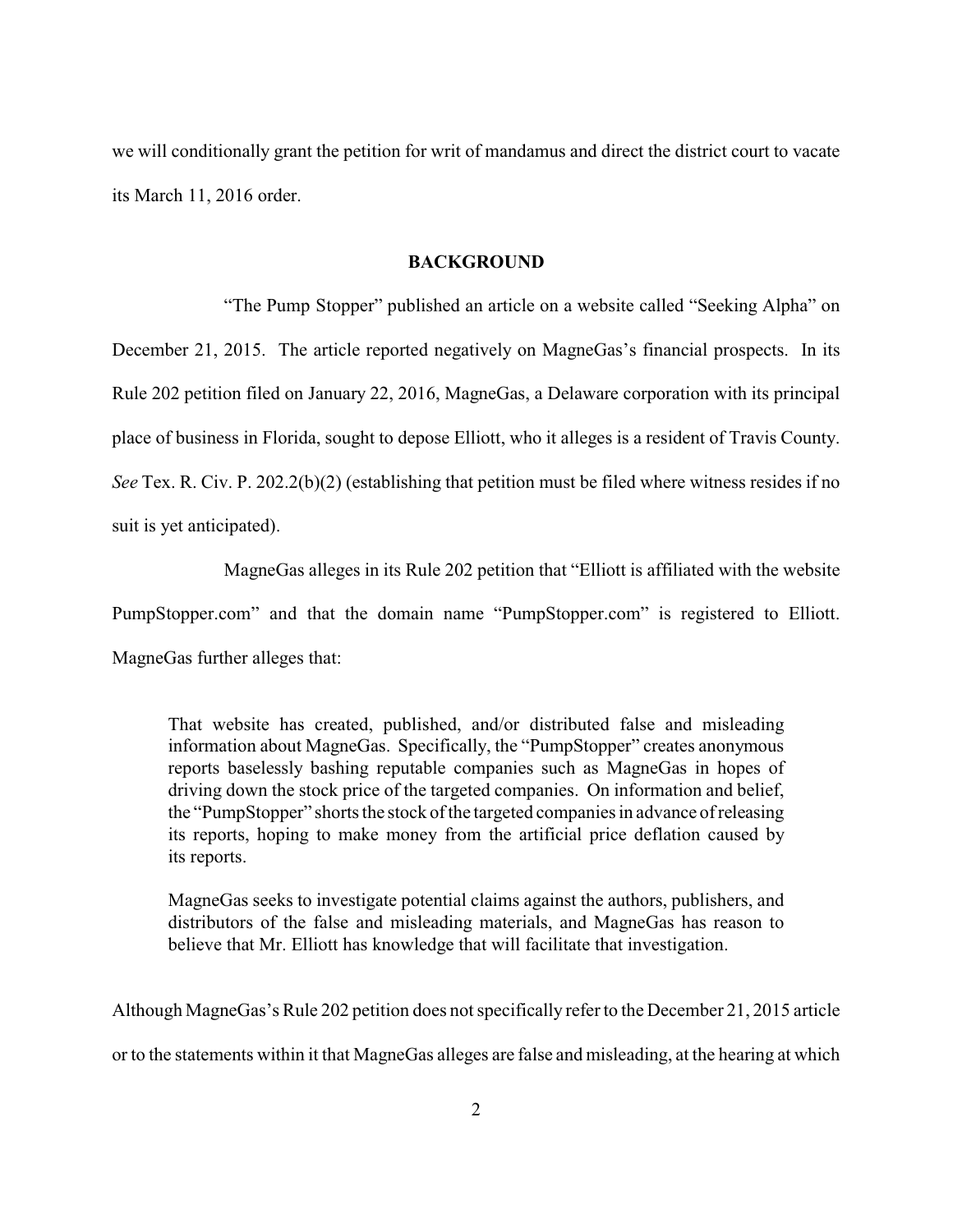the district court addressed the Rule 202 petition, MagneGas's counsel stated that this article was the basis for MagneGas's investigation of its potential claims.

Rule 202 allows a person to petition a trial court for an order authorizing the taking of a deposition to investigate a potential claim or suit, *see id.* R. 202.1(b), and it requires the petitioner to serve the petition and a notice of the hearing on the petition in accordance with Rule 21a at least 15 days in advance of the hearing on all persons the petitioner seeks to depose, *see id.* R. 202.3(a); *id.* R. 21a (establishing service requirements). Instead of setting a hearing and serving Elliott with the petition and notice of hearing, MagneGas first served Elliott with a subpoena for a deposition without obtaining an order authorizing Elliott's deposition based on MagneGas's Rule 202 petition. After Elliott refused through counsel to attend the deposition, MagneGas filed a motion to compel his compliance with the subpoena and set it for a fifteen-minute hearing on March 11, 2016.

Elliott filed a response to MagneGas's motion to compel, objections to the motion to compel and to the Rule 202 petition, a motion to quash the motion to compel, and a motion for protective order. Elliott set the motion to quash and the motion for protective order for an hour-and-a-half-long hearing on April 28, 2016. On March 10, John Doe 1, who identifies himself as "an author, publisher, and/or distributor who utilizes PumpStopper.com," filed a TCPA motion to dismiss both MagneGas's Rule 202 petition and its motion to compel Elliott's deposition. *See* Tex. Civ. Prac. & Rem. Code § 27.003. In his TCPA motion to dismiss, Doe asserts that MagneGas's Rule 202 petition and motion to compel "both are based on, related to, or in response to John Doe 1's exercise of his right of free speech and the rights of free speech of other potential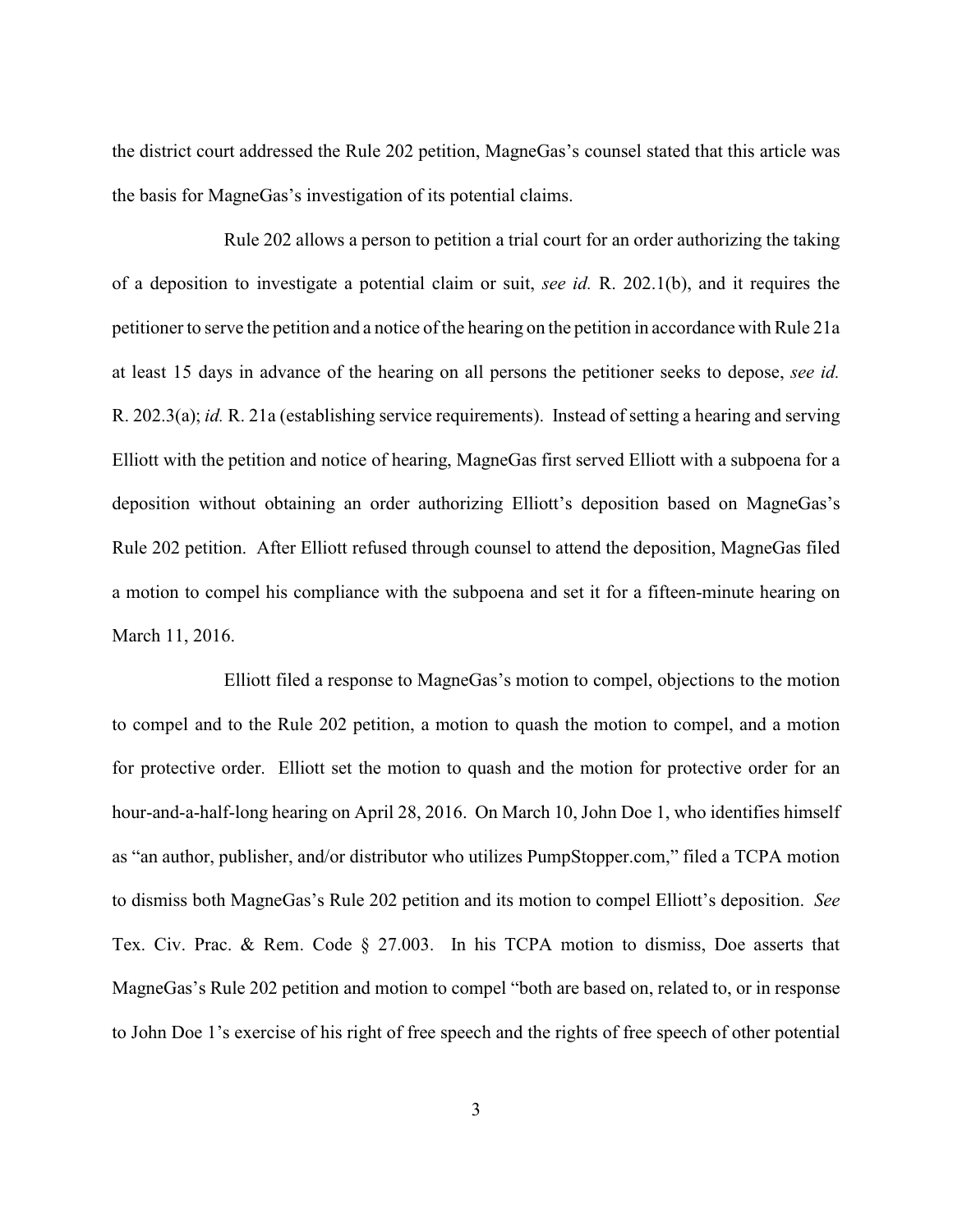defendants and adverse parties." Doe also filed a notice of joinder in Elliott's motion to quash and motion for protective order. Doe set his motion to dismiss and motions to quash and for protective order for hearing on April 28 at the same time that Elliott's motions were set.

The day after Doe filed his TCPA motion to dismiss, the district court held a short, non-evidentiary hearing on MagneGas's motion to compel. The district court considered MagneGas's Rule 202 petition at the hearing after MagneGas acknowledged it had not yet been given permission to depose Elliott under Rule 202. Elliott's counsel informed the district court of the pending motions to quash and for protective order, as well as Doe's pending TCPA motion to dismiss, and asked the court to wait and consider the merits and all the issues at once during the April 28 hearing, which would be a longer evidentiary hearing. After considering the parties' arguments only on the Rule 202 petition, the district court granted MagneGas's Rule 202 petition and ordered Elliott's deposition "relating only to the attached [December 21, 2015] article by Pumpstopper" to occur on a mutually agreeable date within 30 days.

On April 1, MagneGas filed a motion to compel Elliott's compliancewith the Court's March 11 order on its Rule 202 petition and set the motion to compel for hearing on April 8. On April 6, Elliott filed his petition for writ of mandamus with this Court and an emergency motion for temporary relief. This Court granted the emergency motion on April 7, staying all proceedings pending further order of this Court.

## **ANALYSIS**

Elliott challenges the district court's order on MagneGas's Rule 202 petition, raising six issues, five that relate to the Rule 202 petition and one that asserts the order violates the TCPA's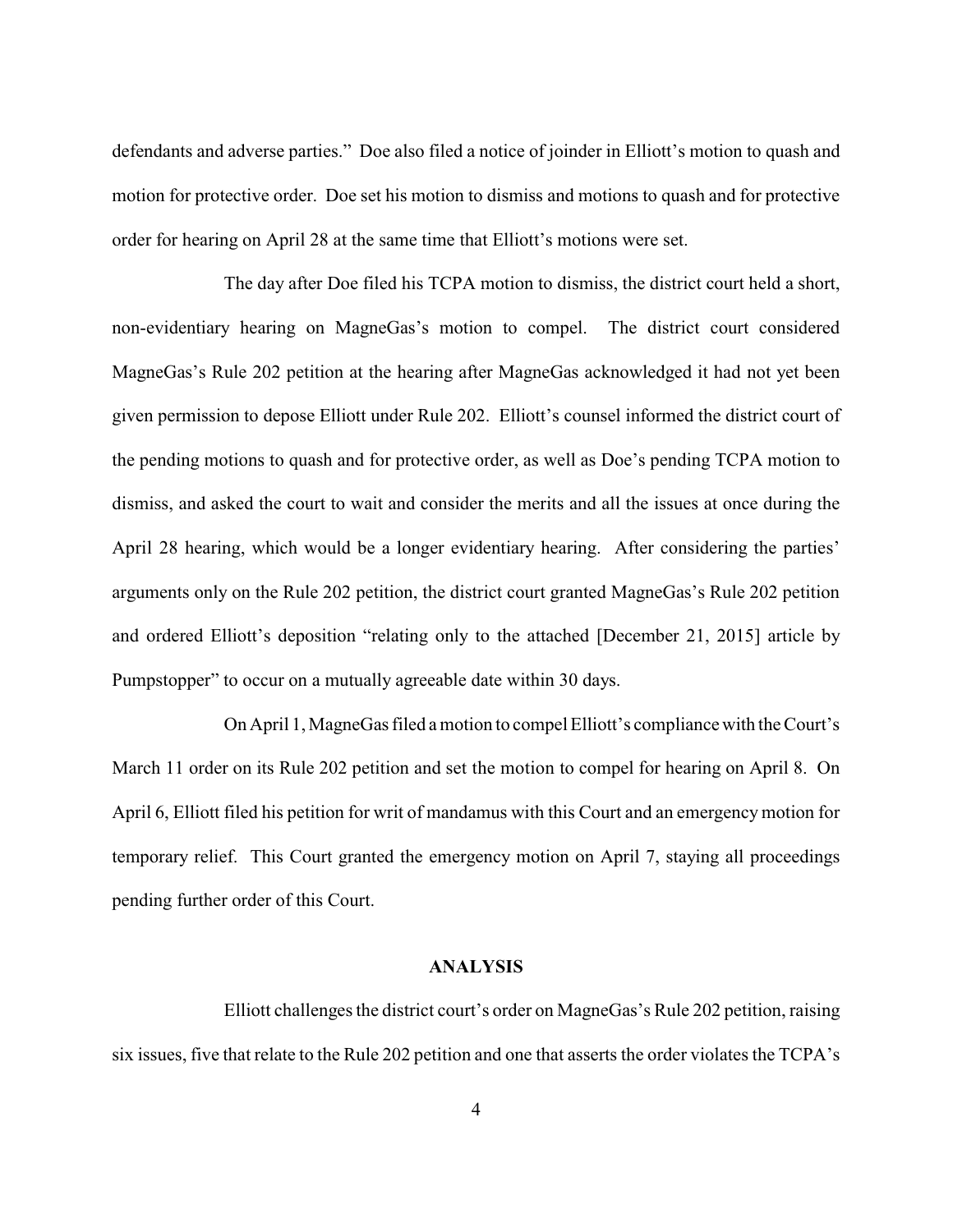discovery stay. We turn to the issue of the TCPA discovery stay because it is dispositive of Elliott's petition for mandamus.

#### **Standard of review**

We review the district court's order granting the Rule 202 petition for presuit discovery for an abuse of discretion. *In re Hewlett Packard*, 212 S.W.3d 356, 360 (Tex. App.—Austin 2006, orig. proceeding [mand. denied]). To obtain the extraordinary remedy of mandamus relief, a relator must show both that the trial court clearly abused its discretion and that the relator has no adequate appellate remedy. *In re Prudential Ins. Co. of Am.*, 148 S.W.3d 124, 135-36 (Tex. 2004) (orig. proceeding); *Walker v. Packer*, 827 S.W.2d 833, 839-40 (Tex. 1992) (orig. proceeding).

An improper order under Rule 202 may be set aside by mandamus. *In re Wolfe*, 341 S.W.3d 932, 933 (Tex. 2011) (orig. proceeding) (per curiam). When discovery is sought from a potential defendant in a contemplated lawsuit, Rule 202 orders have been considered ancillary to the possible subsequent suit and thus neither final nor appealable.<sup>1</sup> In re Jorden, 249 S.W.3d 416, 419 (Tex. 2008) (orig. proceeding); *In re Hewlett Packard*, 212 S.W.3d at 360 (holding mandamus was proper method for seeking review of Rule 202 order on petition to investigate claims against potential defendants); *see also IFS Sec. Grp. v. American Equity Ins. Co.*, 175 S.W.3d 560, 562-65 (Tex. App.—Dallas 2005, no pet.) (interpreting case law under prior civil-procedure rule allowing

<sup>&</sup>lt;sup>1</sup> In contrast, Rule 202 orders granting discovery from third parties against whom suit is not anticipated are final and appealable because the Rule 202 petitioner does not seek or contemplate further relief from those third parties. *See In re Jorden*, 249 S.W.3d 416, 419 & n.7 (Tex. 2008) (orig. proceeding).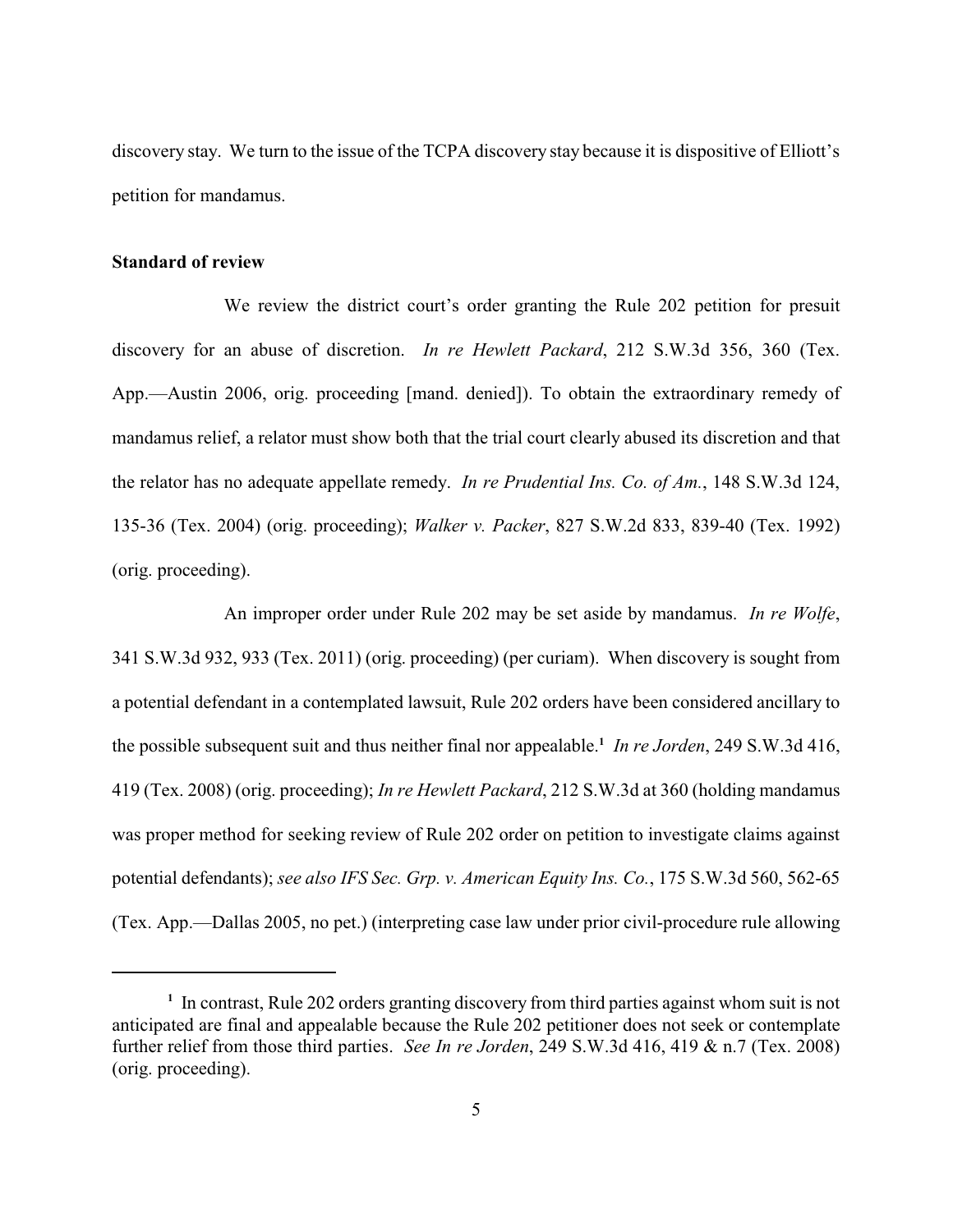bill of discovery, which was predecessor to Rule 202.1(b) procedure allowing discovery to investigate potential claim). Here, although MagneGas's petition states that it is investigating a potential claim (as opposed to seeking to perpetuate testimony in an anticipated suit), the petition also states that MagneGas is investigating a potential claim *against the authors, publishers, and distributors of the allegedly false and misleading information*. Elliott is a potential defendant because MagneGas alleges that the Pumpstopper.com website is registered to him and that the website created, published, or distributed the allegedlyfalse andmisleading information. In addition, the petition states that MagneGas would benefit from the knowledge "that bringing a lawsuit against those individuals [affiliated with the Pumpstopper or Pumpstopper.com] is warranted." MagneGas acknowledges in its mandamus response that it seeks "to investigate claims *against the deponent.*" Therefore, the district court's Rule 202 order is neither final nor appealable, and if Elliott can show a clear abuse of discretion, mandamus relief is proper. *See In re Wolfe*, 341 S.W.3d at 933; *In re Jorden*, 249 S.W.3d at 419-20.

An abuse of discretion occurs when the trial court's decision is so arbitrary and unreasonable that it amounts to clear and prejudicial error of law or if the trial court clearly fails to correctly analyze or apply the law. *Walker*, 827 S.W.2d at 839-40. A trial court has no discretion in determining what the law is or applying the law to the facts of the case, even if the law is somewhat unsettled. *In re Jorden*, 249 S.W.3d at 424.

## **Statutory overview**

Texas Rule of Civil Procedure 202.1(b) permits a person to petition a trial court for an order authorizing the taking of depositions before a suit is filed in order "to investigate a potential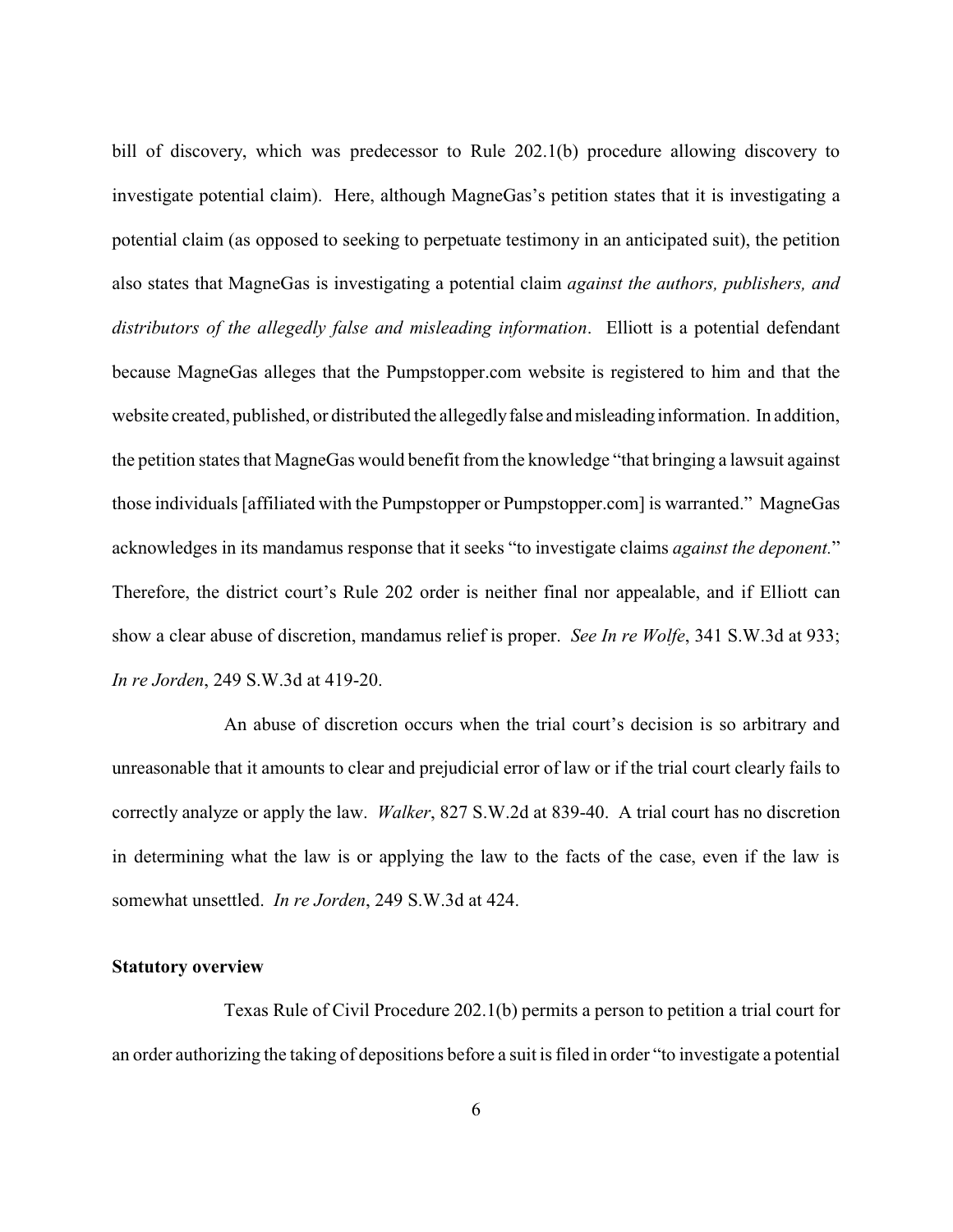claim or suit." Tex. R. Civ. P. 202.1(b). Rule 202 depositions are not intended for routine use. *In re Jorden*, 249 S.W.3d at 423. "Courts must strictly limit and carefully supervise pre-suit discovery to prevent abuse of the rule." *In re Wolfe*, 341 S.W.3d at 933. The trial court "must order a deposition to be taken if, but only if, it finds that . . . the likely benefit of allowing the petitioner to take the requested deposition to investigate a potential claim outweighs the burden or expense of the procedure." Tex. R. Civ. P.  $202.4(a)(2)$ .

Whether a motion to dismiss under the Texas Citizens Participation Act may be considered in a Rule 202 proceeding is an issue of first impression presented by this petition for writ of mandamus.<sup>2</sup> The purpose of the Act is "to encourage and safeguard the constitutional rights of persons to petition, speak freely, associate freely, and otherwise participate in government to the maximum extent permitted by law and, at the same time, protect the rights of a person to file meritorious lawsuits for demonstrable injury." Tex. Civ. Prac. & Rem. Code § 27.002. The Act is to "be construed liberally to effectuate its purpose and intent fully," but it "does not abrogate or

The only other appellate court that has considered issues implicating both Rule 202 and the **<sup>2</sup>** TCPA is our sister court in Dallas. *Watson v. Hardman*, No. 05-15-01355-CV, S.W.3d, 2016 WL 3626091 (Tex. App.—Dallas, July 6, 2016, no pet.) (considering appeal from trial court's denial of TCPA motion to dismiss). In *Watson*, the TCPA motion to dismiss was filed in a separate lawsuit, not in the Rule 202 proceeding. *Id.* at \*1-2. The TCPA movant sought to dismiss the plaintiffs' defamation claims against him, asserting that their claims were based on his TCPAprotected right to petition because they were based in part on statements made by the movant in a Rule 202 petition. The court of appeals held that the TCPA movant carried his burden of showing that the nonmovants' defamation claims were based on his protected right to petition. *Id.* at \*3-4. The court concluded that a Rule 202 petition is a "communication in or pertaining to . . . a judicial proceeding" within the meaning of the Act, and therefore, the movant's Rule 202 petition was an exercise of his right to petition. *Id.* at \*3. The court also determined that the nonmovants' claims based on the movant's Rule 202 petition should have been dismissed by the trial court because they were barred by his defense of the absolute privilege that protects communications made in the course of judicial or quasi-judicial proceedings. *Id.* at \*6.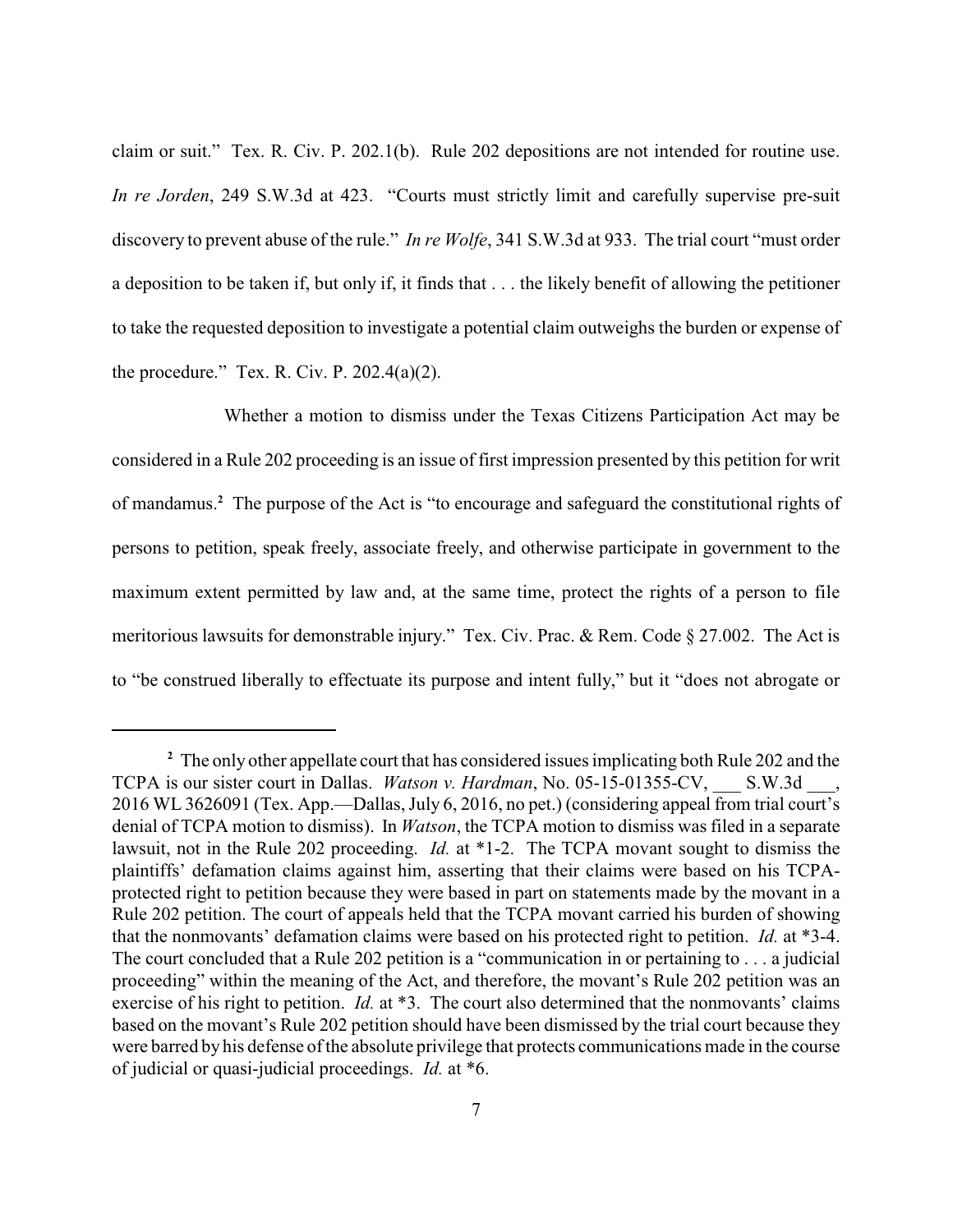lessen any other defense, remedy, immunity, or privilege available under other constitutional, statutory, case, or common law or rule provisions." *Id.* § 27.011.

A key component of the TCPA is the provision of a mechanism for early dismissal of "legal actions" that are based on a party's exercise of the right of free speech, the right to petition, or the right of association. *Id.* § 27.003; *see also id.* § 27.001(2)-(4) (defining "exercise of the right of association," "exercise of the right of free speech," and "exercise of the right to petition"). Section 27.003 allows a litigant to seek dismissal of a "legal action" that is "based on, relates to, or is in response to a party's exercise of the right of free speech, right to petition, or right of association." *Id.* § 27.003(a). A "legal action" is defined very broadly in the TCPA and means "a lawsuit, cause of action, petition, complaint, cross-claim, or counterclaim or any other judicial pleading or filing that requests legal or equitable relief." *Id.* § 27.001(6).

The Act contemplates that the "court shall dismiss a legal action against the moving party if the moving party shows by a preponderance of the evidence that the legal action is based on, relates to, or is in response to the party's exercise of . . . the right of free speech . . . ." *Id.* § 27.005(b). The Act then shifts the burden to the nonmovant, allowing the nonmovant to avoid dismissal of the legal action only by "establish[ing] by clear and specific evidence a prima facie case for each essential element of the claim in question." *Id.* § 27.005(c). When determining whether to dismiss the legal action, the court must consider "the pleadings and supporting and opposing affidavits stating the facts on which the liability or defense is based." *Id.* § 27.006(a). The court may allow specified and limited discovery relevant to the motion on a showing of good cause, but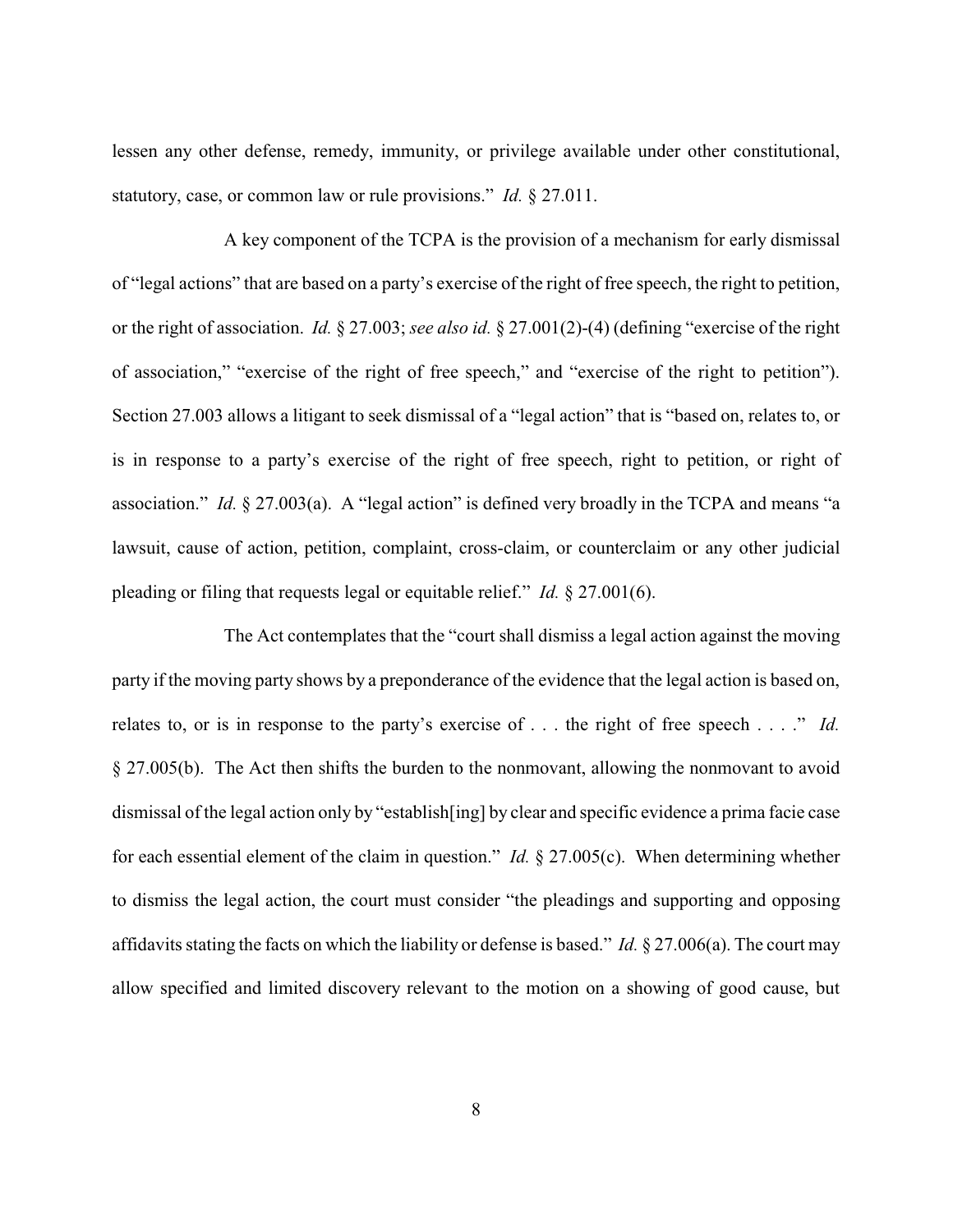otherwise "all discovery in the legal action is suspended until the court has ruled on the motion to dismiss." *Id.* §§ 27.003(c), .006(b).

#### **Effect of Doe's TCPA motion on the Rule 202 proceeding**

Elliott asserts that Doe timely filed his motion to dismiss under the TCPA and that the filing of his motion stayed all discovery in the Rule 202 proceeding. MagneGas responds that Doe waived his motion by failing to timely set it for hearing and by failing to prosecute it and that the Act has no application to a Rule 202 petition.**<sup>3</sup>**

We first consider whether Doe timely set his motion for hearing. Section 27.003 of the Act requires that "[a] motion to dismiss a legal action under this section must be filed not later than the 60th day after the date of service of the legal action." *Id.* § 27.003(b); *see also James v. Calkins*, 446 S.W.3d 135, 142 (Tex. App.—Houston [1st Dist.] 2014, pet. denied)(concluding that voluntarily appearing party was not precluded from filing TCPA motion to dismiss). MagneGas filed its Rule 202 petition on January 22, 2016, but it did not serve Elliott with the petition until February 23, 2016, when it served him with its motion to compel to which it attached the petition as an exhibit. *See* Tex. R. Civ. P. 202.3(a) (requiring service of petition and notice of hearing to comply with Rule 21a); *id.* R. 21a (establishing requirements for service by mail). Doe filed his motion to dismiss on March 10, 2016, and served it on MagneGas that same day—16 days after Elliott was served with the Rule 202 petition.

Section 27.004 of the Act establishes that:

<sup>&</sup>lt;sup>3</sup> The parties only address whether the Act should apply to MagneGas's Rule 202 petition; they do not address its application to MagneGas's motion to compel.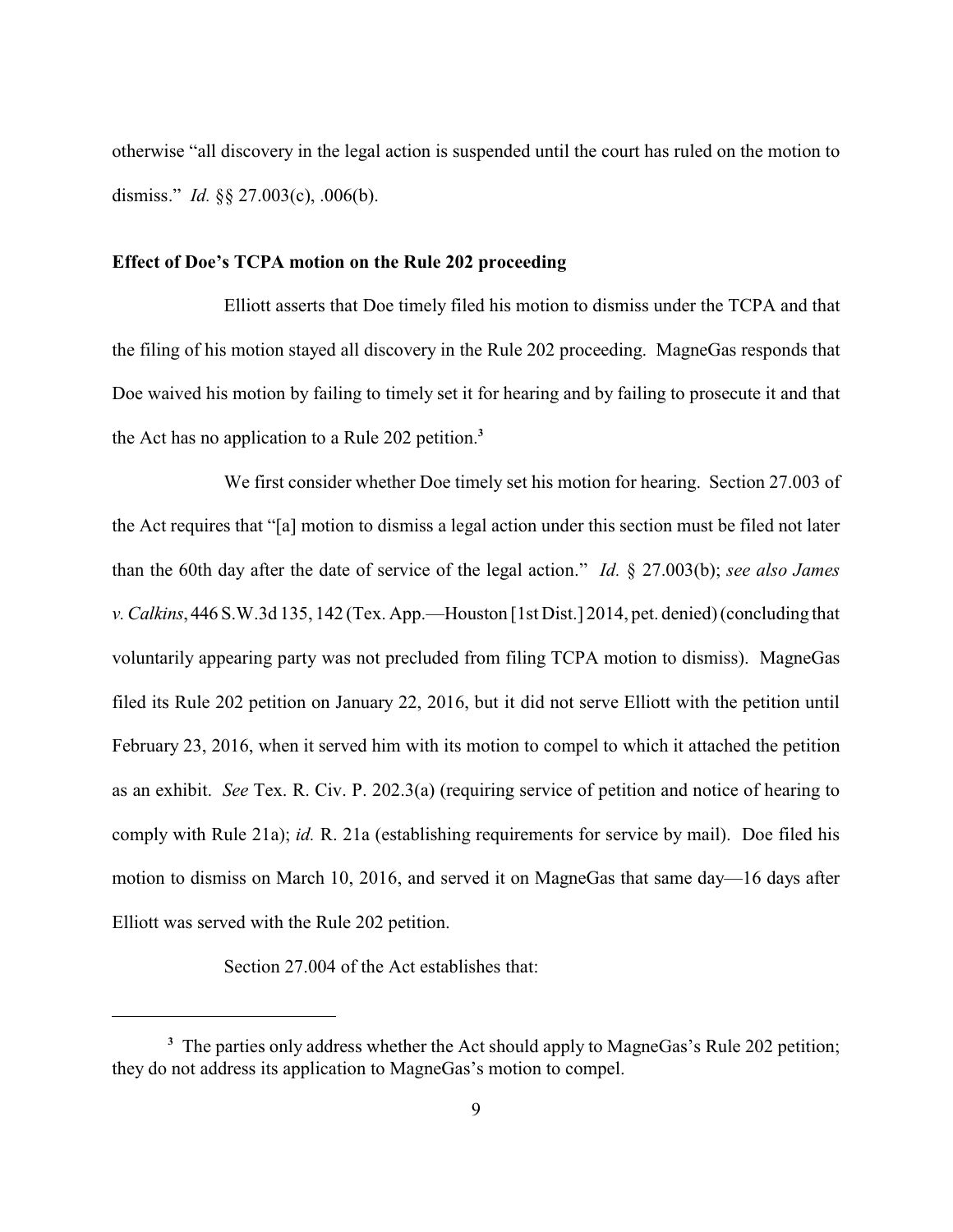A hearing on a motion under Section 27.003 must be set not later than the 60th day after the date of service of the motion unless the docket conditions of the court require a later hearing, upon a showing of good cause, or by agreement of the parties, but in no event shall the hearing occur more than 90 days after service of the motion under Section 27.003, except as provided by Subsection (c) [allowing hearing to occur no later than 120 days after service of the motion if the court allows discovery under Section 27.006(b)].

Tex. Civ. Prac. & Rem. Code § 27.004(a), (c). Doe first set the motion to dismiss for hearing on March 30, which is only 20 days after he served MagneGas with the motion. He later amended the notice of hearing, setting the motion to dismiss for hearing at the same time as Elliott's motions (which Doe had joined) that were set for hearing on April 28—only 49 days after March 10. Consequently, Doe's hearing date of April 28 was timely under the Act.

MagneGas further argues that "Doe has done absolutely nothing to prosecute" the motion to dismiss because "he has submitted no affidavit stating the factual bases for his claimed privilege under [Section] 27.006(a), he has sought no discovery under [Section] 27.006(b), and he has wholly failed to present his motion to [the district court] or to obtain any ruling on it." None of these criticisms are valid. Under Section 27.006(a) of the Act, the trial court may consider pleadings when determining whether to dismiss a legal action—the Act does not require a movant to present testimony or other evidence to satisfy his evidentiary burden. *See In re Lipsky*, 460 S.W.3d 579, 587 (Tex. 2015) ("[T]he court is to consider the pleadings and *any* supporting and opposing affidavits" when considering dismissal. (emphasis added)); *Serafine v. Blunt*, 466 S.W.3d 352, 360 (Tex. App.—Austin 2015, no pet.). Similarly, while Section 27.006(b) of the Act provides that "[o]n a motion by a party or on the court's own motion and on a showing of good cause, the court may allow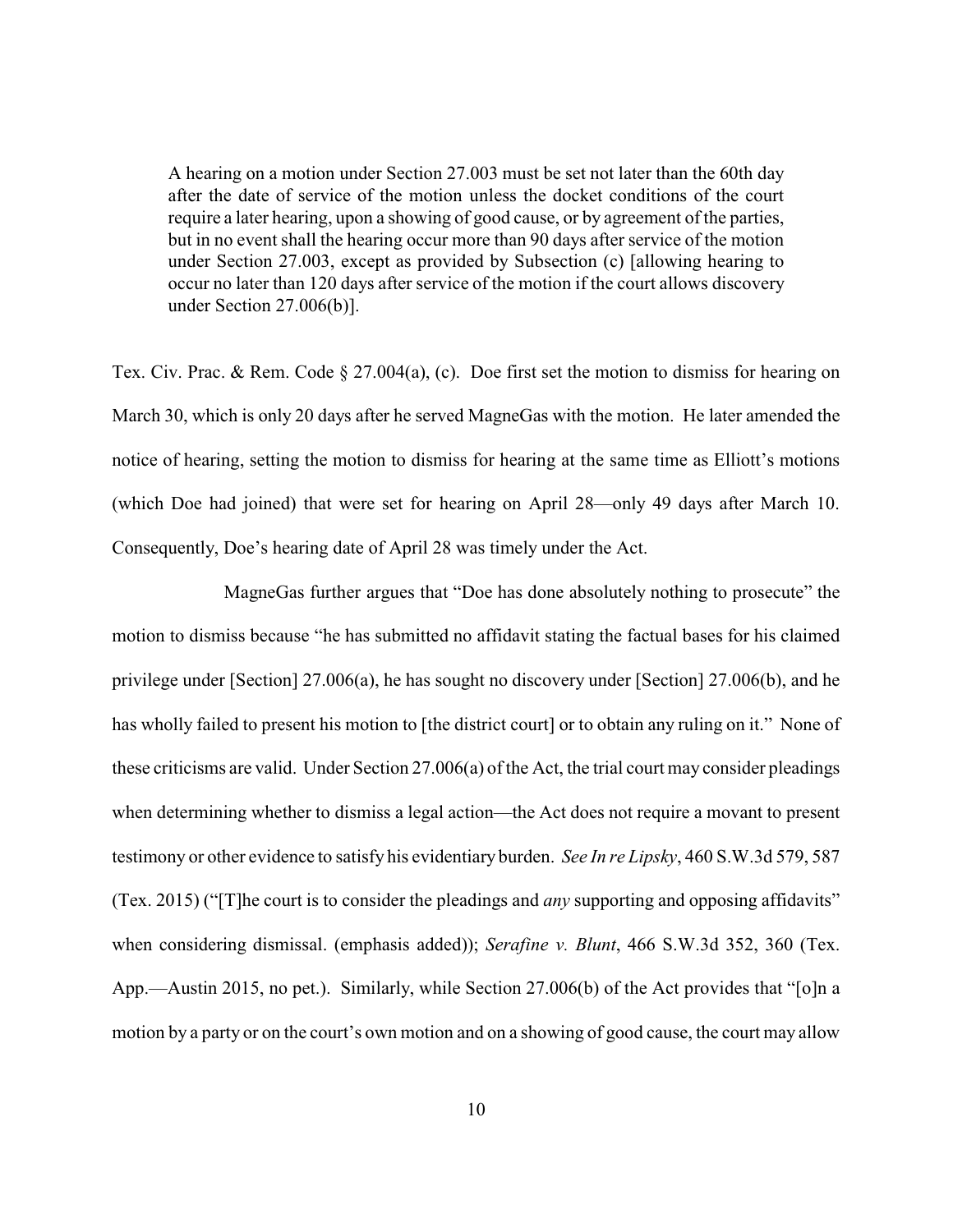specified and limited discovery relevant to the motion," nothing in the Act requires a party to seek discovery relevant to the motion. Tex. Civ. Prac. & Rem. Code § 27.006(b). And as discussed above, Doe timely set his motion for hearing; the hearing was stayed, along with all other proceedings, when we granted Elliott's motion for temporary relief on April 7. Accordingly, we conclude that Doe has not waived his motion to dismiss.

The crux of the matter here is whether Doe's filing of a TCPA motion to dismiss stayed all discovery in the Rule 202 proceeding. MagneGas argues that this Court should find that the TCPA has no application to a Rule 202 proceeding. MagneGas contends that the TCPA's purpose is to "dispose of lawsuits," that a Rule 202 petition is not a lawsuit, and that we should construe the word "petition" in the TCPA to mean a pleading that asserts a "cause of action" or a "claim."

We review issues of statutory construction de novo. *Molinet v. Kimbrell*, 356 S.W.3d 407, 411 (Tex. 2011). Our primary objective when construing statutes is to give effect to the Legislature's intent, which we seek first and foremost in the text of the statute. *First Am. Title Ins. Co. v. Combs*, 258 S.W.3d 627, 631-32 (Tex. 2008). The plain meaning of the text is the best expression of legislative intent, unless a different meaning is supplied by legislative definition or is apparent from the context, or the plain meaning leads to absurd results. *Texas Lottery Comm'n v. First State Bank of DeQueen*, 325 S.W.3d 628, 635 (Tex. 2010). We must apply the statute as written. *Lippincott v. Whisenhunt*, 462 S.W.3d 507, 508 (Tex. 2015) (per curiam).

On its face, the Rule 202 petition fits the description of covered filings under the TCPA—i.e., it is a petition or other judicial pleading or filing that seeks legal or equitable relief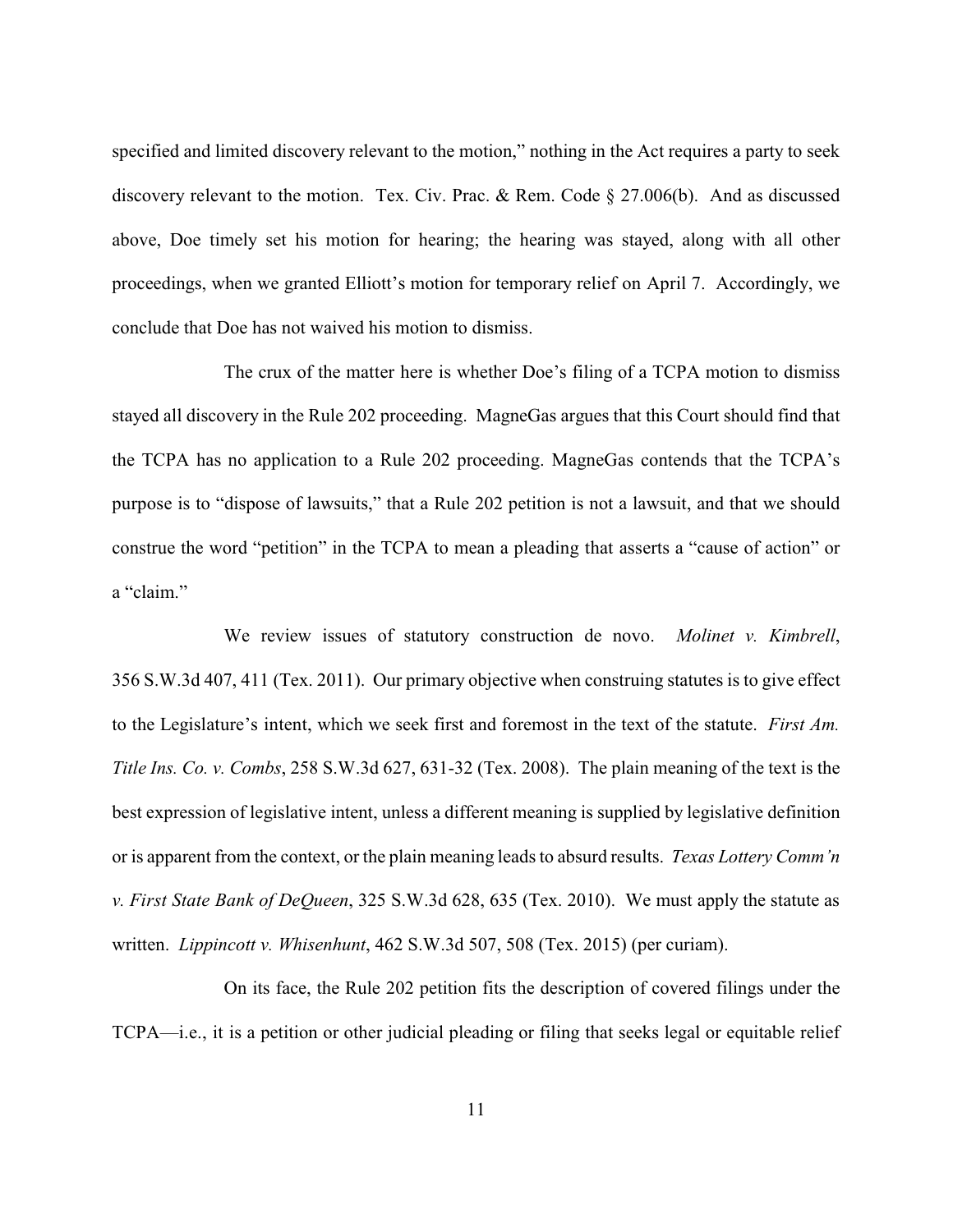against Elliott—a presuit deposition—to enable MagneGas to investigate potential claims against the authors, publishers, and distributors of statements that MagneGas alleges are false and misleading, including Doe. *See* Tex. Civ. Prac. & Rem. Code § 27.001(6). MagneGas asserts in the Rule 202 petition that if MagneGas confirms that the individuals affiliated with the PumpStopper or PumpStopper.com are publishing false and misleading information about MagneGas, MagneGas will know "that bringing a lawsuit *against those individuals* is warranted." (Emphasis added.) At the hearing on the Rule 202 petition, MagneGas stated it needs to identify these parties and that its claims could include defamation, market manipulation, and securities fraud.

The TCPA's purpose is "to encourage and safeguard the constitutional rights of persons to . . . speak freely . . . to the maximum extent permitted by law and, at the same time, protect the rights of a person to file meritorious lawsuits for demonstrable injury." *Id.* § 27.002. The Act accomplishes its purpose by providing a mechanism for early dismissal of "legal actions" that are based on a party's exercise of the right of free speech. *Id.* § 27.003. Doe alleges that his exercise of the right of free speech is the basis for MagneGas's Rule 202 petition seeking to depose Elliott to discover from him Doe's identity, which Doe asserts would violate Doe's First Amendment right to anonymous free speech.<sup>4</sup> Doe's TCPA motion to dismiss suffices to invoke the Act. The *merits* of Doe's TCPA motion to dismiss—including whether Doe is the propermovant within the statutory

<sup>&</sup>quot;Exercise of the right of free speech" means "a communication made in connection with **<sup>4</sup>** a matter of public concern." Tex. Civ. Prac. & Rem. Code § 27.001(3). "'Communication' includes the making or submitting of a statement or document in any form or medium, including oral, visual, written, audiovisual, or electronic." *Id.* § 27.001(1). "'Matter of public concern' includes an issue related to: (A) health or safety; (B) environmental, economic, or community well-being; (C) the government; (D) a public official or public figure; or (E) a good, product, or service in the marketplace." *Id.* § 27.001(7).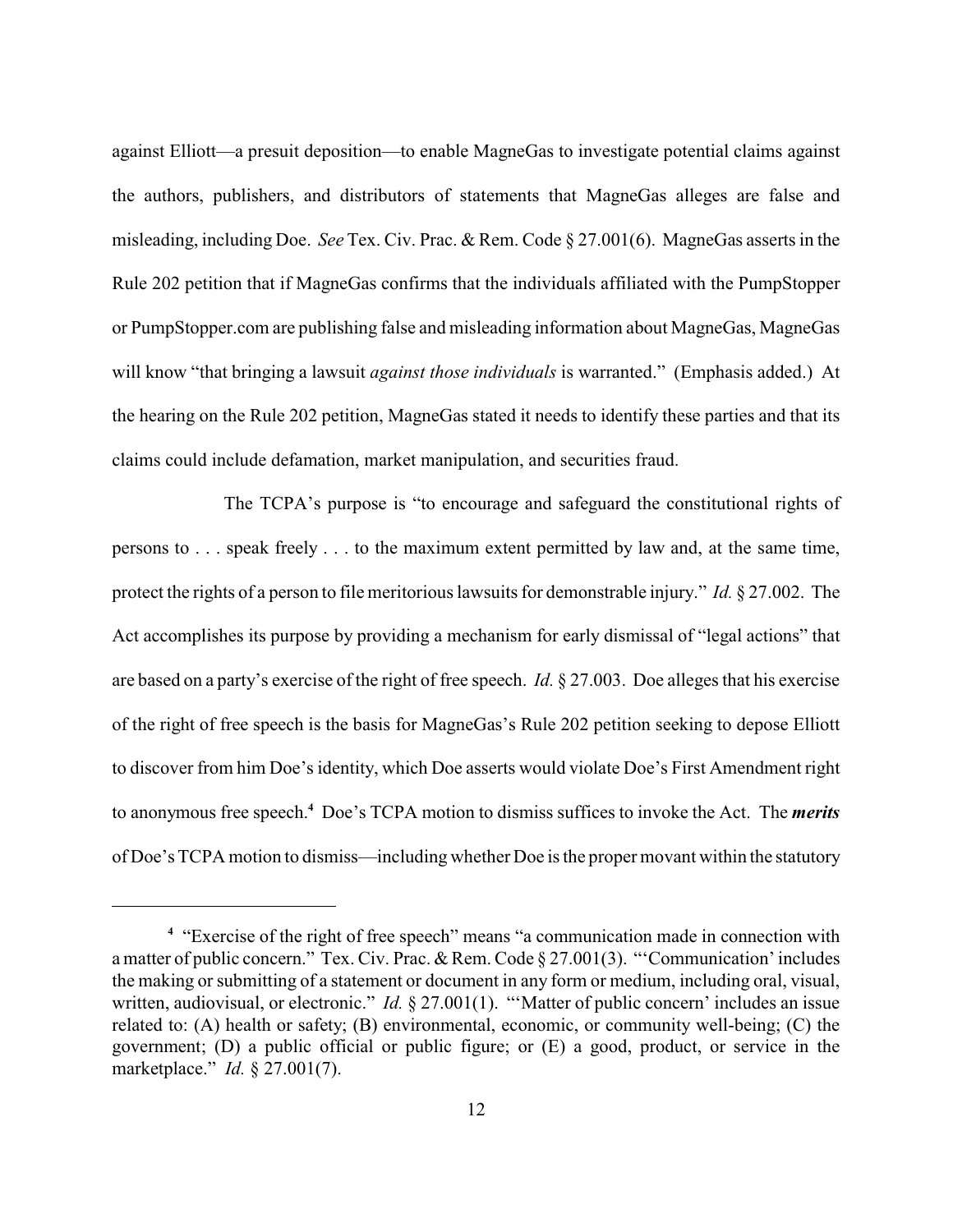framework of the TCPA; whether the Rule 202 petition seeking to depose Elliott to discover Doe's identity is a legal action "against the movant"; whether, Doe, as movant, can show "by a preponderance of the evidence that the legal action [against him] is based on, relates to, or is in response to the party's exercise of . . . the right of free speech . . . ."; and whether MagneGas can avoid dismissal by "establish[ing] byclear and specific evidence a prima facie case for each essential element of the claim in question"—are not before this Court because the district court has not yet heard or ruled on Doe's TCPA motion. *Id.* § 27.005(b)-(c).

MagneGas argues that we should construe the word "petition" as used in the definition of a "legal action" as the state-court analogue of a federal "complaint," meaning a pleading that asserts a "cause of action" or a "claim" because this reading would be consistent with MagneGas's view that the purpose of the statute is to dispose of lawsuits.<sup>5</sup> Based on the language of the TCPA, MagneGas's reading of the definition of "legal action" is too narrow. The Act broadly defines a "legal action" as "a lawsuit, cause of action, *petition*, complaint, cross-claim, or counterclaim or *any other judicial pleading or filing that requests legal or equitable relief*." *Id.* § 27.001(6) (emphasis added).

Rule 202 requires a person seeking an order from the trial court for a presuit deposition to file a "petition." *See* Tex. R. Civ. P. 202.1 ("A person may petition the court for an

MagneGas derives its construction of the Act's purpose from the supreme court's statement **<sup>5</sup>** in *In re Lipsky* that "[t]he TCPA's purpose is to identify and summarily dispose of lawsuits designed only to chill First Amendment rights, not to dismiss meritorious lawsuits." 460 S.W.3d 579, 589 (Tex. 2015). The supreme court's statement was made in an appeal from a lawsuit, and the definition of a "legal action" under the Act was not at issue in that case. The court's paraphrase of the Act's purpose does not override the statutory definition of a "legal action."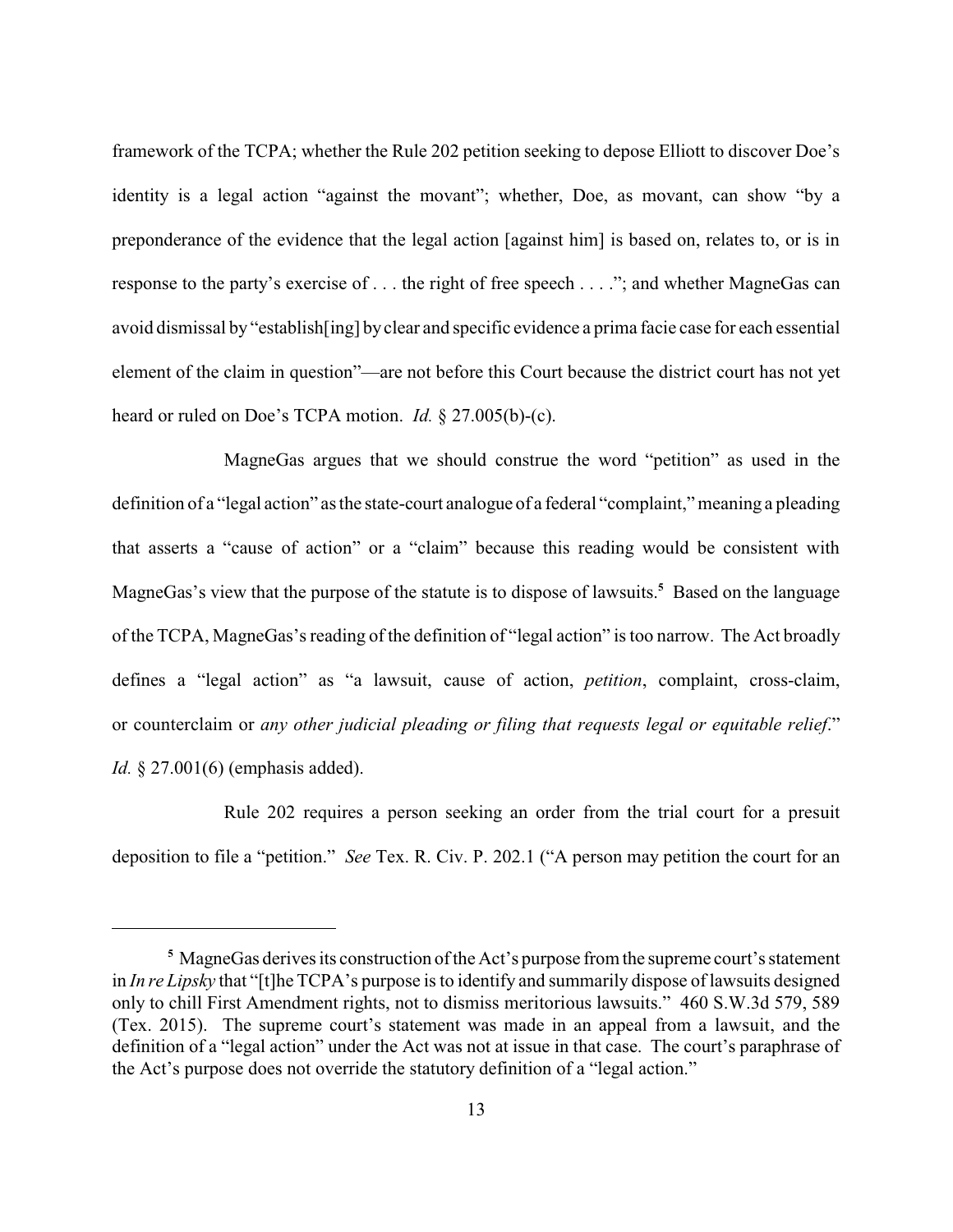order authorizing the taking of a deposition on oral examination or written questions . . . .); *id.* R. 202.2 (entitled "Petition"; establishing requirements for petition); *id.* R. 202.3 ("[T]he petitioner must serve the petition . . . ."); *see also Black's Law Dictionary* 1261 (9th ed.) ("Petition" means "formal written request presented to a court or other official body . . . ."). When construing the Act, we presume that the Legislature included each word in the statute for a purpose and that the Legislature promulgated the definition of a "legal action" in the Act with an awareness of the Texas Rules of Civil Procedure, including Rule 202's provision for the filing of a "petition."**<sup>6</sup>** Furthermore, the history of the Rule demonstrates that the Rule 202 "petition" is also a judicial pleading or filing that requests equitable relief.

The genesis of Rule 202 is in equity. Rule 202 incorporates two repealed Rules. *See In re Doe (Trooper)*, 444 S.W.3d 603, 605 (Tex. 2014). Repealed Rule 737 provided for a bill of discovery, which was originally an English common-law equitable device for obtaining discovery from an opposing party in a pending suit by filing the bill in chancery (a court of equity). *Id.* at 606-07 & nn.10-14 (addressing repealed Rule 737 and bills of discovery). Repealed Rule 187 also derived from an English common-law equitable proceeding to perpetuate testimony in imminent danger of being lost, typically by the death or departure of the witness. *See Trooper*, 444 S.W.3d at 605-06 & nn.8-9 (addressing repealed Rule 187 and proceedings to perpetuate testimony); *see also*

*See* Tex. Gov't Code § 22.004(a)-(d) (establishing that supreme court has full rulemaking **<sup>6</sup>** power concerning practice and procedure in civil actions and that rules and amendments remain in effect unless and until disapproved byLegislature); *In re M.N.*, 262 S.W.3d 799, 802-03 (Tex. 2008) (construing statute in light of Legislature's knowledge of related rules of civil and appellate procedure); *see also American Transitional Care Ctrs. of Tex., Inc. v. Palacios*, 46 S.W.3d 873, 877- 78 (Tex. 2001) (noting that we presume Legislature had full knowledge of existing condition of the law when enacting statutes).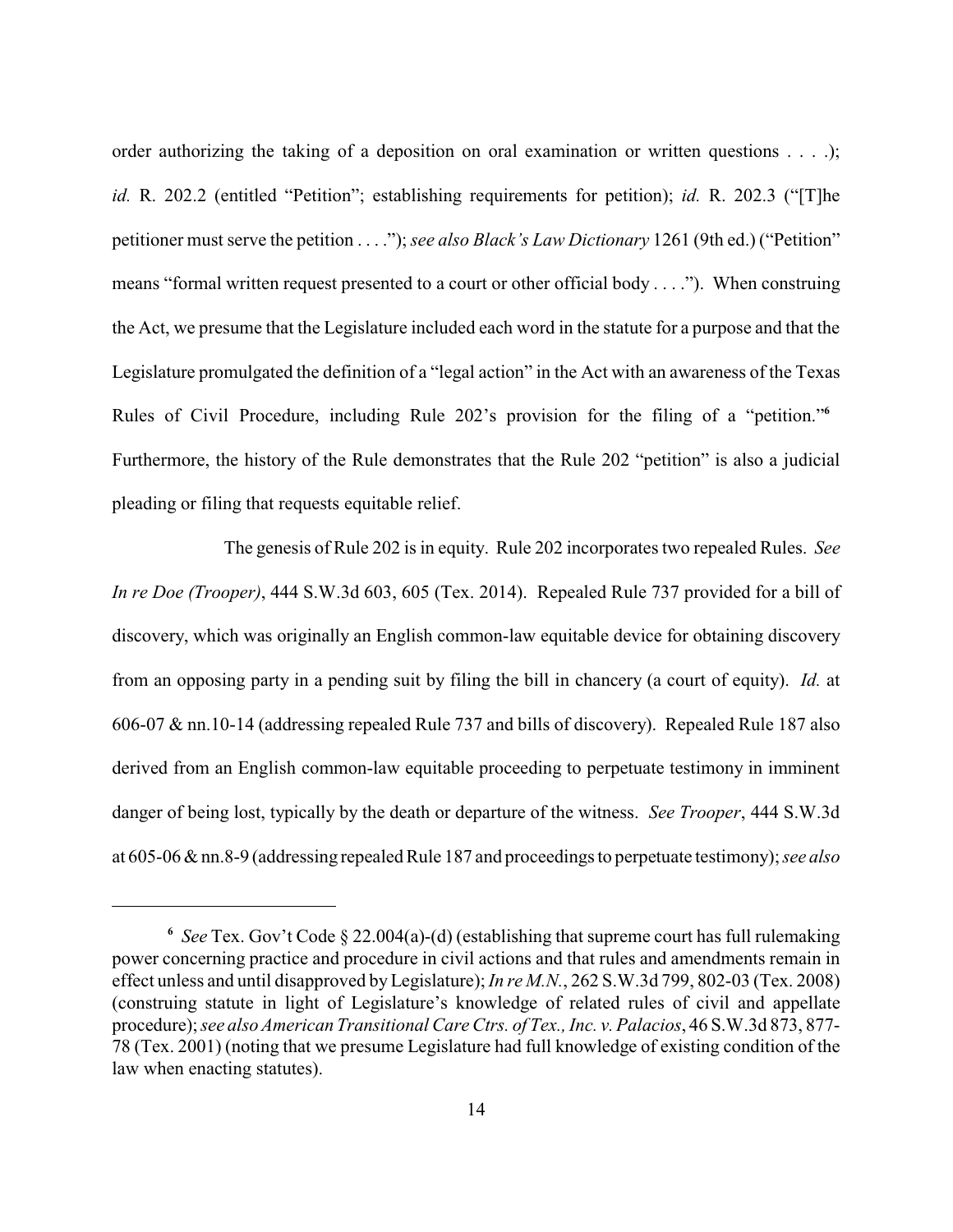Elton M. Montgomery, Note, *Evidence—Proceeding to Perpetuate Testimony—*Ramsey v. Garner, *279 S.W.2d 584 (Tex. Sup. 1955)*, 34 Tex. L. Rev. 319, 319 (1955) ("The bill to perpetuate testimony was originally an independent suit in equity to aid a future suit in the courts of law."). Before Rule 202.1(b) incorporated repealed Rule 737, relief by a bill of discovery was to be granted "in accordance with the usages of courts of equity [and] [s]uch remedy shall be cumulative of all other remedies." *Trooper*, 444 S.W.3d at 606-07 & n.11. Thus, the relief sought by a Rule 202 petition investigating a potential claim or suit is an equitable remedy.<sup>7</sup> In addition, Black's Law Dictionary defines "relief" as "[t]he redress or benefit, esp. equitable in nature (such as an injunction or specific performance) that a party asks of a court"; it defines "benefit" as "[a]dvantage; privilege." *Black's Law Dictionary* 178, 1404 (9th ed. 2009). A trial court's grant of a Rule 202 petition ordering a person to be deposed before a suit is filed provides a party with a benefit that it would not otherwise be entitled to receive.

In addition, the Texas Supreme Court, in the context of considering whether the statute limiting discovery in health-care lawsuits precludes Rule 202 presuit depositions, has recognized that a "'cause of action' relates to facts, whether or not suit is ever filed." *In re Jorden*, 249 S.W.3d at 421-22 (holding that statute that specifically applies to "a cause of action against a

<sup>&</sup>lt;sup>7</sup> The Restatement (Third) of Restitution and Unjust Enrichment explains that "[i]n restitution as elsewhere, equitable remedies maybe distinguished from legal ones because theyorder the defendant to do something . . . ." *See* Restatement (Third) of Restitution and Unjust Enrichment § 4 cmt. d (2011); *see also* Lonny Sheinkopf Hoffman, *Access to Information, Access to Justice: the Role of Presuit Investigatory Discovery*, 40 U. Mich. J.L. Reform 217, 227-35 (2007) (describing development of Federal Rules of Civil Procedure and the Rules' eventual limitations on "an independent equitable action" for the purpose of discovery). In the case of a Rule 202 petition, the equitable remedy sought is an order requiring a potential defendant or third party to give a presuit deposition.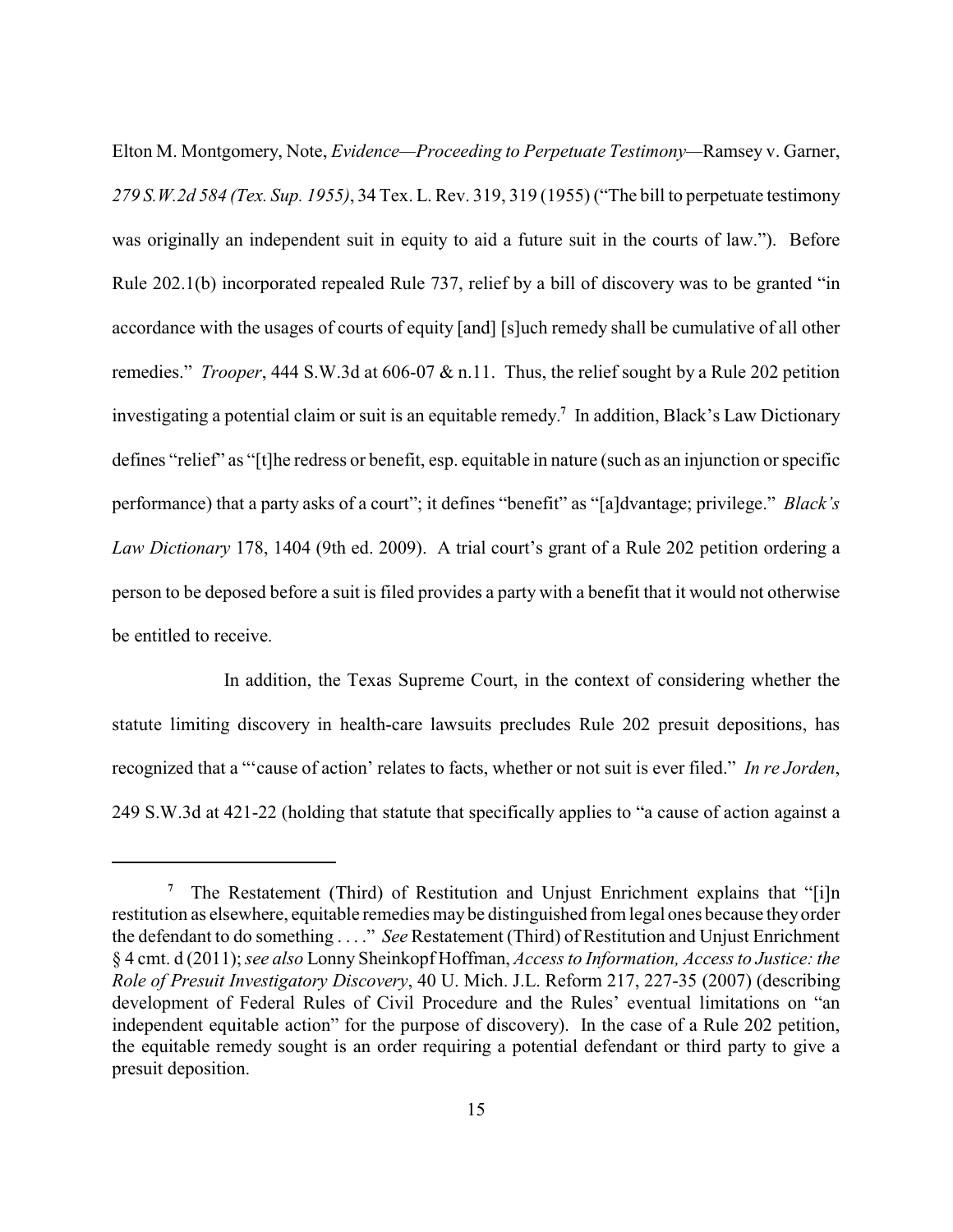health care provider" applies both before and after a cause of action is filed and therefore precludes Rule 202 depositions to investigate potential claims against health-care providers). MagneGas's Rule 202 petition asserts a set of facts giving rise to its potential claims. For all these reasons, the TCPA's broad definition of "legal action" encompasses MagneGas's Rule 202 petition.

Furthermore, the Act's plain language provides that although the court may allow specified and limited discovery *relevant to the TCPA motion to dismiss* on a showing of good cause, otherwise "all discovery in the legal action is suspended until the court has ruled on the motion to dismiss." Tex. Civ. Prac. & Rem. Code §§ 27.003(c), .006(b). The district court's order granting MagneGas's Rule 202 petition was not the "specified and limited discovery *relevant to the [TCPA] motion [to dismiss]*" that the Act contemplates. *Id.* § 27.006(b) (emphasis added). The district court had no discretion to order a deposition based on MagneGas's Rule 202 petition before ruling on Doe's TCPA motion to dismiss, and consequently, we will conditionally grant Elliott's petition for writ of mandamus. Because we conclude that the TCPA requires a stay of all discovery until the district court rules on Doe's motion to dismiss, we need not reach Elliott's other issues related to the Rule 202 petition.

Our discussion of the TCPA and its standards is specifically limited to the issues of whether Doe's motion to dismiss invokes the Act and whether the Act operates to stay discovery in a Rule 202 proceeding until the motion to dismiss is ruled upon. As previously mentioned, our discussion should not be interpreted as a comment on the merits of Doe's motion to dismiss. We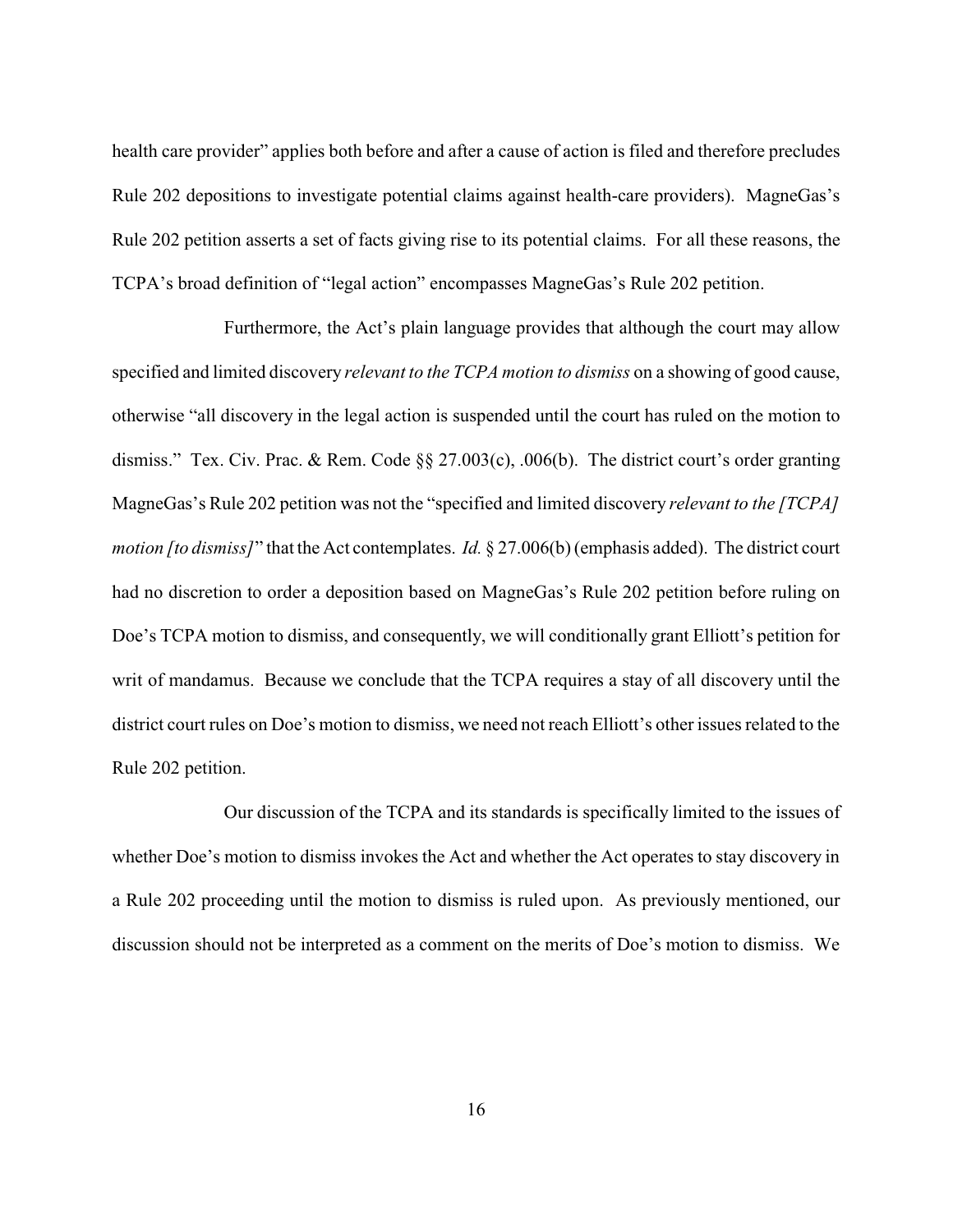conclude only that Doe's motion to dismiss invokes the TCPA, and accordingly, Doe's motion to dismiss stays all discovery in the Rule 202 proceeding until the district court rules on the motion to dismiss.

## **The concurrence**

The concurrence suggests that the district court should have put aside the process set forth in the TCPA and instead engaged in an admittedly "unsettled" analysis to require a "threshold showing" when faced with a First Amendment objection raised in the Rule 202 proceeding below. Slip op. at 1-5. Citing to dicta in *In re Does 1-10*, 242 S.W.3d 805, 820-23 (Tex. App.—Texarkana 2007, orig. proceeding), the concurrence would conclude that this "threshold showing" is a precondition to unmasking anonymous speakers, thus providing a basis for the district court to avoid addressing the TCPA motion to dismiss that is the subject of this mandamus petition. We do not agree that *In re Does 1-10*, which predates the TCPA, mandates some "threshold showing" that would preempt the more settled framework of the TCPA now in place.

The concurrence also urges that including Rule 202 petitions in the Act's definition of a "legal action" is incompatible with TCPA Sections 27.005 and 27.006. Slip. op. at 18-21. Contrary to the concurrence's suggestion, however, the process established for a trial court's consideration of a TCPA motion to dismiss can be applied in the context of a Rule 202 petition, construing the statute liberally as we have been instructed. *See* Tex. Civ. Prac. & Rem. Code § 27.011(b). The concurrence's concern over language in the TCPA referring to the "essential element of the claim" and the need to state facts on which the "liability" or "defense" is based deconstructs the Act at the expense of its plain meaning and the Legislature's intent, which is to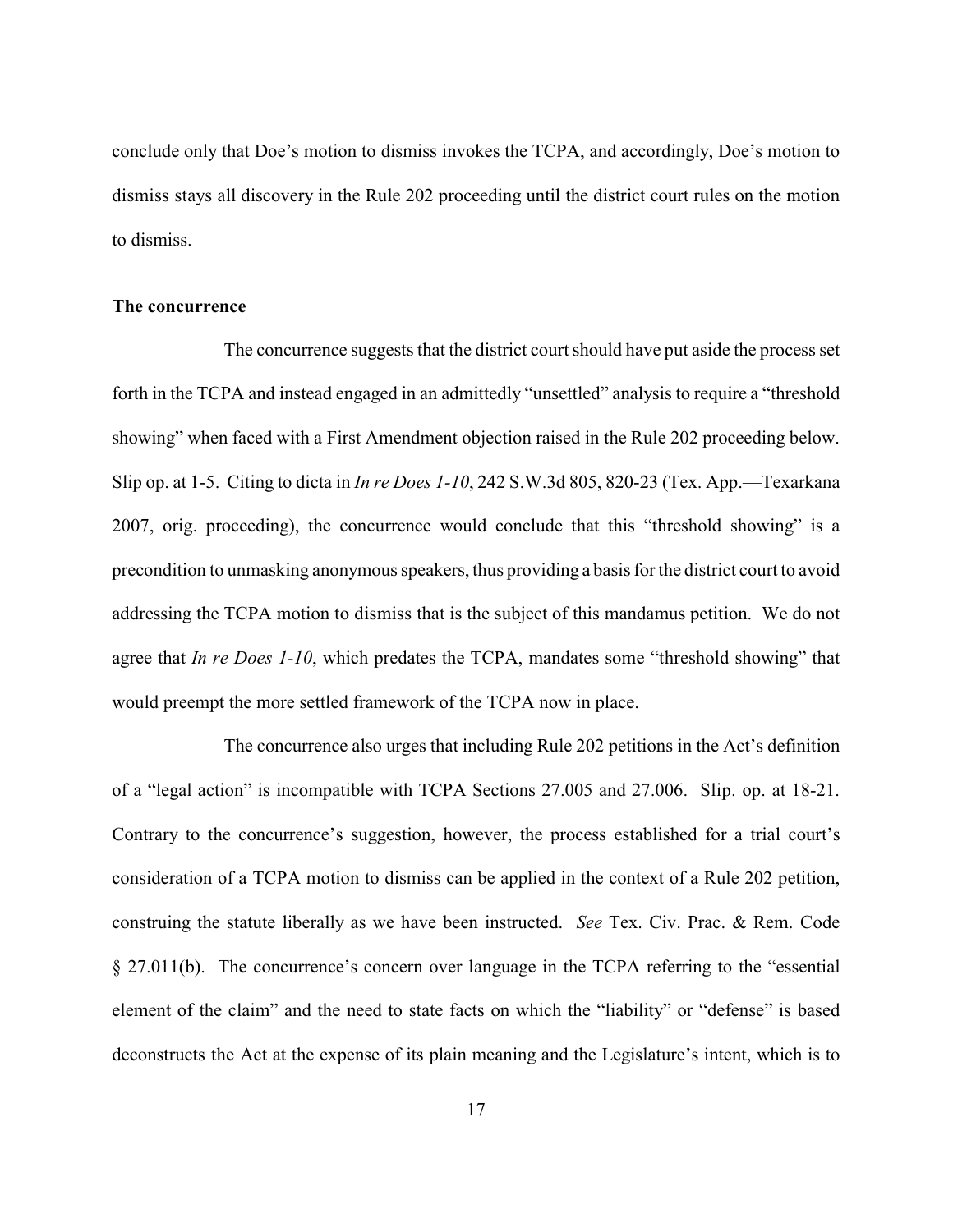safeguard citizens' rights to participate and speak freely by preventing the legal system from being used offensively to chill those rights.

In the Rule 202 proceeding here, MagneGas seeks Doe's identity from Elliott, which Doe asserts in his TCPA motion impinges on Doe's right of anonymous free speech. If Doe can show that MagneGas's Rule 202 petition seeking to discover Doe's identity from Elliott is a legal action against Doe and by a preponderance of the evidence that MagneGas's petition "is based on, relates to, or is in response to" Doe's exercise of the right of free speech—issues that the district court must consider before we may—the burden shifts to MagneGas to establish byclear and specific evidence a prima facie case for each essential element of "the claim in question," which Doe asserts in his motion to dismissis "the challenged claim" of defamation that MagneGas seeks to investigate against Doe.<sup>8</sup> See Tex. Civ. Prac. & Rem. Code § 27.005(b)-(c). In addition, if Doe establishes by a preponderance of the evidence each essential element of a valid defense to defamation, the district court shall dismiss the Rule 202 petition seeking to investigate those claims against Doe. *See id.* § 27.005(d).

When hearing the TCPA motion to dismiss, in addition to the motion, the district court must "consider the pleadings and supporting and opposing affidavits stating the facts on which the liability or defense is based." *Id.* § 27.006(a). The concurrence asserts that this language is incompatible with a Rule 202 petition because the petition seeks a deposition to investigate or

We note that MagneGas did not specify the potential claims it seeks to investigate in its **<sup>8</sup>** Rule 202 petition. It only indicated that its claims could include market manipulation and securities fraud at the hearing on the Rule 202 petition. We take no position on the merits of Doe's ability to challenge those additional potential claims.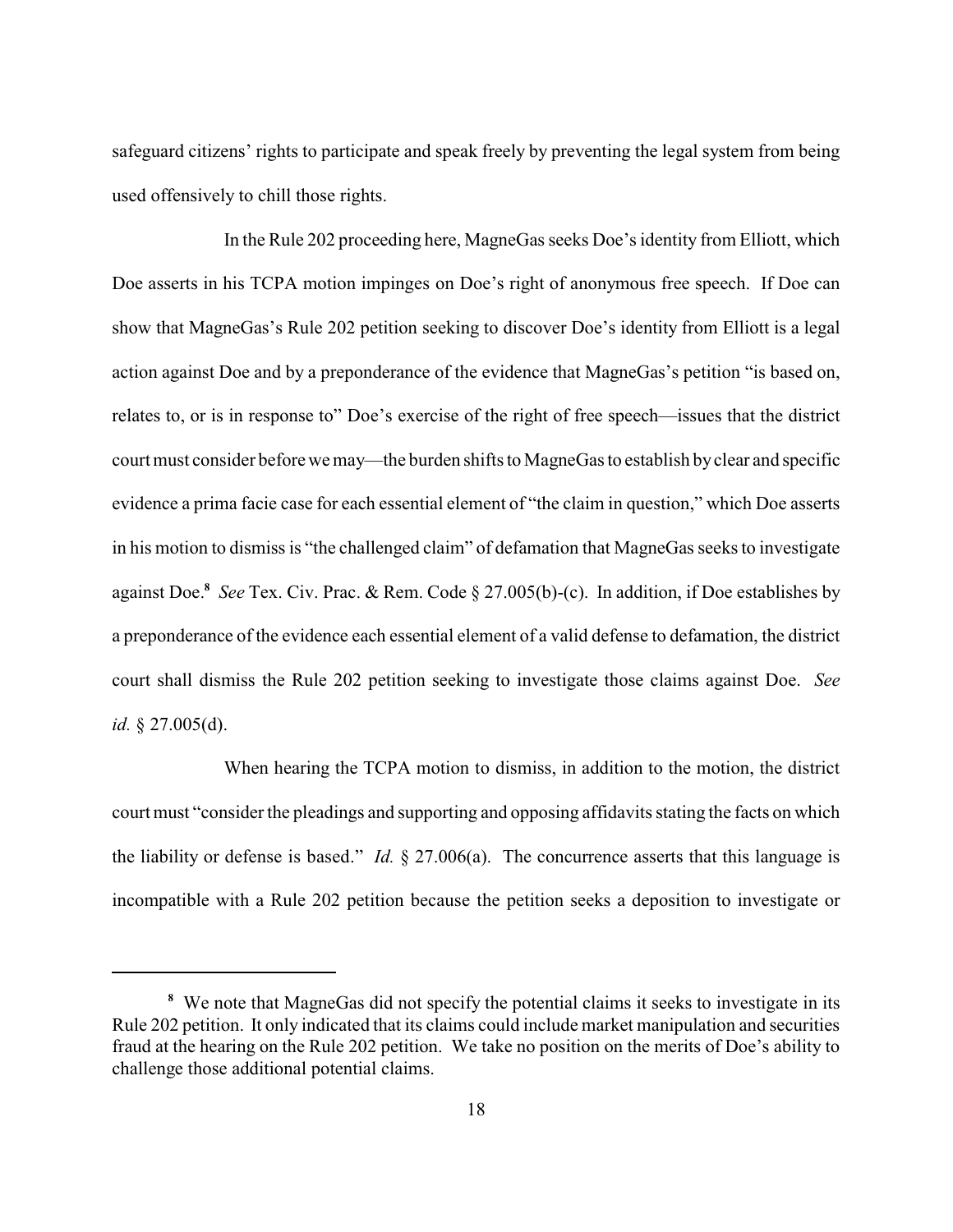preserve evidence that may be relevant to a liability or defense, not to impose liability or assert a defense. Slip. op. at 20. As explained above, however, in addition to Doe's motion to dismiss, the district court will have before it the Rule 202 petition asserting the set of facts giving rise to the potential claims MagneGas seeks to investigate. Both these documents state the facts on which the liability for or defense to the potential claims is based, and the language of the Act also permits both parties to submit supporting and opposing affidavits.<sup>9</sup> See Tex. Civ. Prac. & Rem. Code § 27.006(a).

In avoiding application of the TCPA's framework, the concurrence continues to strain against the broad wording of the TCPA, digging deeper<sup>10</sup> and deeper<sup>11</sup> to interpret the TCPA in a way that seems to ignore its plain and broad language—language intended to prevent the use of litigation, including depositions ordered under Rule 202, to discourage public participation through the exercise of protected rights like free speech. The concurrence's interpretation provides no clarity to the parties or the district court and serves only to make a complicated area of Texas law more complicated. In the Rule 202 context, on the record presented in this case, Doe's asserted right of

Application of the TCPA process in a Rule 202 proceeding, as in a lawsuit, may require **<sup>9</sup>** the party seeking equitable relief to provide more than "mere notice pleading." *See In re Lipsky*, 460 S.W.3d at 590-91 (explaining that pleadings that might suffice to meet the notice-pleading standard in a non-TCPA case may not be enough to satisfy the TCPA's clear-and-specific evidentiary requirement). The party "must provide enough detail to show the factual basis for its claim," or in a Rule 202 proceeding, its potential claim. *See id.* at 591. As the supreme court commented in the Rule 202 context, when holding that the Rule 202 petitioner and potential plaintiff must bear the burden of pleading allegations showing personal jurisdiction over a potential defendant, "[w]e recognize that this burden may be heavier in a case like this . . . . [b]ut even so, Rule 202 does not guarantee access to information for every petitioner who claims to need it." *In re Doe (Trooper)*, 444 S.W.3d 603, 610 (Tex. 2014).

*See Serafine v. Blunt*, 466 S.W.3d 352, 377 & n.66 (Tex. App.—Austin 2015, no pet.) **<sup>10</sup>** (Pemberton, J., concurring).

 $11$  Slip. op. at 13.